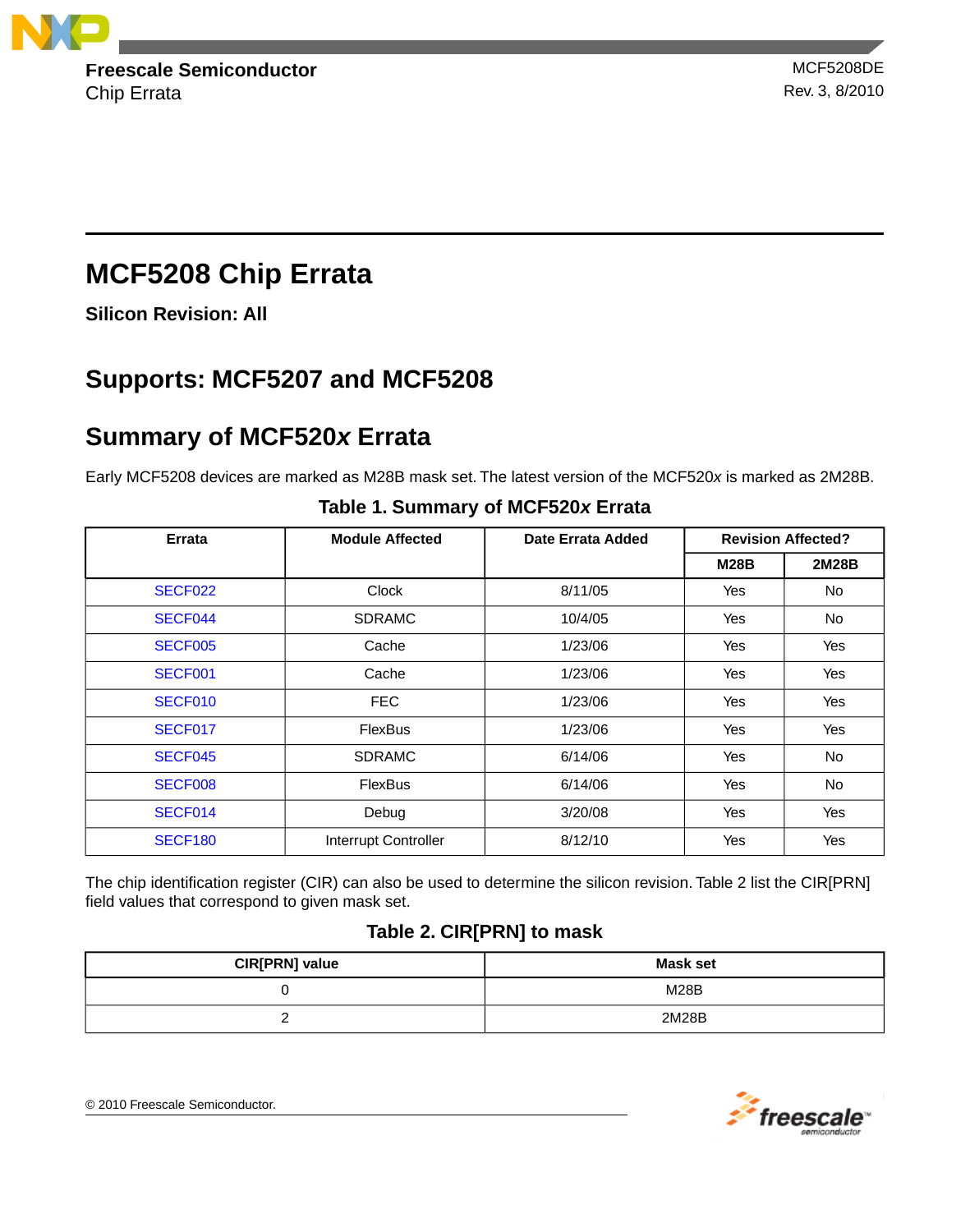

## **Revision History**

The table below provides a revision history for this document.

| Rev. No.      | Date    | <b>Substantive Changes</b>                                   |
|---------------|---------|--------------------------------------------------------------|
|               | 8/2005  | Initial revision                                             |
| 1.1           | 10/2005 | Added SECF044                                                |
| 1.2           | 2/2006  | Added SECF005, SECF001, SECF010, and SECF017                 |
| 1.3           | 6/2006  | Added SECF045 and SECF008                                    |
| 1.4           | 10/2006 | Updated errata to reflect fixed bugs for the 2M28B mask set. |
| $\mathcal{P}$ | 3/2008  | Added SECF014                                                |
| 3             | 8/2010  | Added SECF180                                                |

#### **Table 3. Document Revision History**

### <span id="page-1-1"></span>**SECF001: Incorrect Operation of Cache Freeze (CACR[CFRZ])**

| Errata type:        | Silicon                                                                                                                                                                                                                                                                                                                                                 |
|---------------------|---------------------------------------------------------------------------------------------------------------------------------------------------------------------------------------------------------------------------------------------------------------------------------------------------------------------------------------------------------|
|                     | Affected component: Version 2 ColdFire Cache                                                                                                                                                                                                                                                                                                            |
| <b>Description:</b> | The cache on the V2 ColdFire core is controlled by the cache control register<br>(CACR). When the CACR[CFRZ] bit is set, the cache freeze function is<br>enabled and no valid cache array entry is displaced. However, this feature<br>does not always work as specified, sometimes allowing valid lines to be<br>displaced when CACR[CFRZ] is enabled. |
|                     | This does not cause any corrupted accesses. However, there could be cache<br>misses for data that was originally loaded into the cache but was subsequently<br>deallocated, even though the CACR[CFRZ] bit was set.                                                                                                                                     |
|                     | Also, incoherent cache states are possible when a frozen cache is cleared<br>via the CACR[CINV] bit.                                                                                                                                                                                                                                                    |
| Workaround:         | Unfreeze the cache by clearing CACR[CFRZ] when invalidating the cache<br>using the CACR[CINV] bit                                                                                                                                                                                                                                                       |
| Workaround:         | Use the internal SRAM to store critical code/data if the system cannot handle<br>a potential cache miss                                                                                                                                                                                                                                                 |
| Fix plan:           | Currently, there are no plans to fix this.                                                                                                                                                                                                                                                                                                              |

### <span id="page-1-0"></span>**SECF005: Possible Cache Corruption After Clearing Cache (Setting CACR[CINV])**

| Errata type: | Silicon                                                   |
|--------------|-----------------------------------------------------------|
|              | <b>Affected component:</b> Version 2 ColdFire Cache       |
| Description: | The cache on the V2 ColdFire core may function as either: |
|              | • a unified data and instruction cache                    |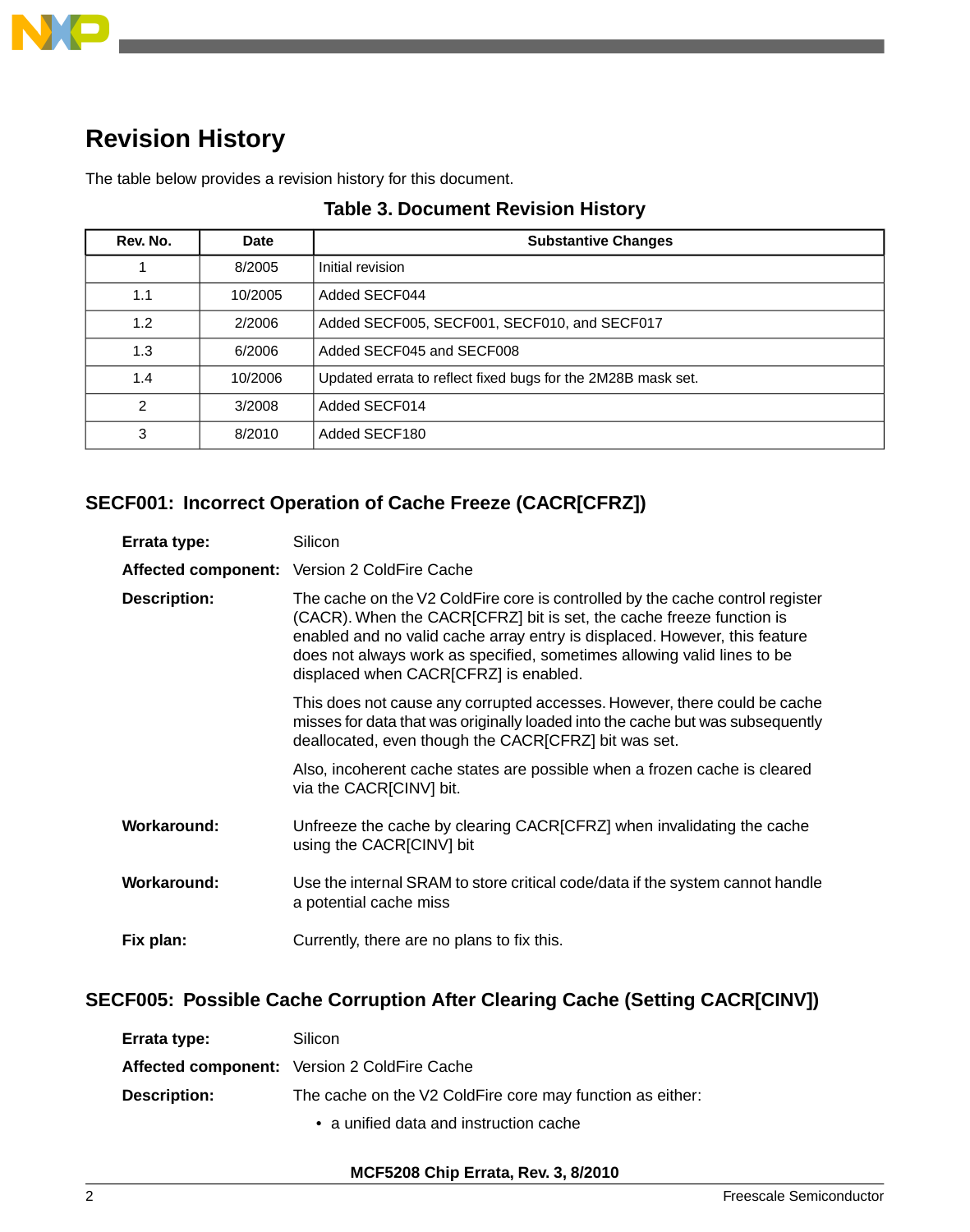

#### <span id="page-2-1"></span>**SECF008: Programmable Address Hold Does Not Function Correctly**

| Errata type:                | Silicon                                                                                                                                                                                                                                                                                                                                                                                                                  |
|-----------------------------|--------------------------------------------------------------------------------------------------------------------------------------------------------------------------------------------------------------------------------------------------------------------------------------------------------------------------------------------------------------------------------------------------------------------------|
| Affected component: FlexBus |                                                                                                                                                                                                                                                                                                                                                                                                                          |
| <b>Description:</b>         | The programmable address hold feature for the FlexBus chip selects does<br>not function correctly. The address is held for one clock after the chip select<br>deasserts regardless of the address hold value programmed in the<br>CSCR[WRAH] or CSCR[RDAH] fields. The address hold fields creates a<br>delay at the end of the bus cycle. They can continue to be used to ensure a<br>minimum delay between bus cycles. |
| Workaround:                 | No workarounds.                                                                                                                                                                                                                                                                                                                                                                                                          |
| Fix plan:                   | Fixed starting with 2M28B mask set.                                                                                                                                                                                                                                                                                                                                                                                      |

#### <span id="page-2-0"></span>**SECF010: FEC Interrupts will not Trigger on Consecutive Transmit Frames**

| Errata type:            | Silicon                                                                                                                                                                                                                                                                                                                                                                     |
|-------------------------|-----------------------------------------------------------------------------------------------------------------------------------------------------------------------------------------------------------------------------------------------------------------------------------------------------------------------------------------------------------------------------|
| Affected component: FEC |                                                                                                                                                                                                                                                                                                                                                                             |
| <b>Description:</b>     | The late collision (LC), retry limit (RL), and underrun (UN) interrupts do not<br>trigger on consecutive transmit frames. For example, if back-to-back frames<br>cause a transmit underrun, only the first frame generates an underrun interrupt.<br>No other underrun interrupts are generated until a frame is transmitted that<br>does not underrun or the FEC is reset. |
| Workaround:             | Because late collision, retry limit, and underrun errors are not directly<br>correlated to a specific transmit frame, in most cases a workaround for this<br>problem is not needed. If a workaround is required, there are two independent<br>workarounds:                                                                                                                  |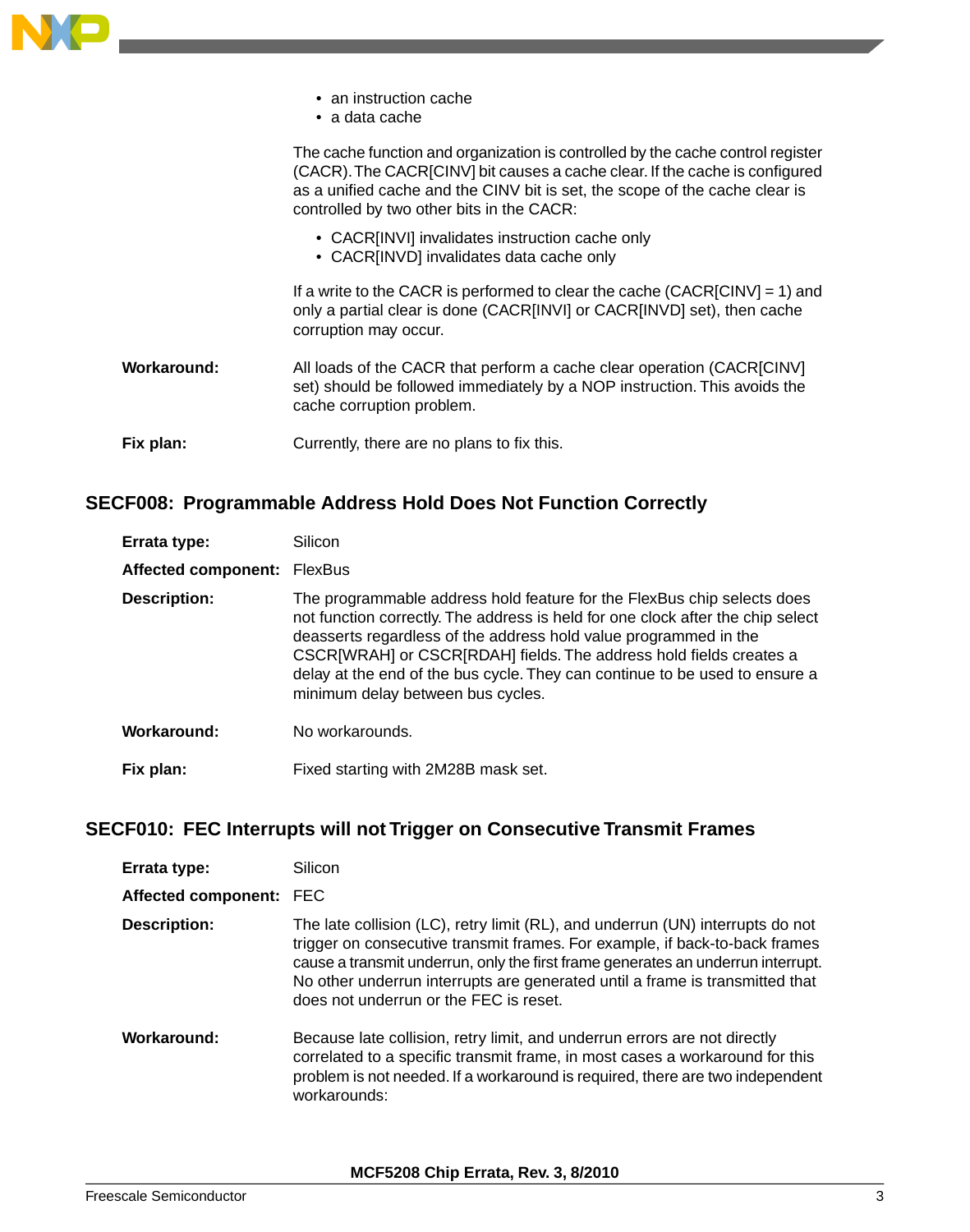

- Ensure that a correct frame is transmitted after a late collision, retry limit, or underrun errors are detected.
- Perform a soft reset of the FEC by setting ECR[RESET] when a late collision, retry limit, or underrun errors are detected.
- <span id="page-3-1"></span>**Fix plan:** Currently, there are no plans to fix this.

### **SECF014: Level 2 Trigger Operation Controlled by TDR[31]**

| Errata type:            | Silicon                                                                                                                                                                                   |
|-------------------------|-------------------------------------------------------------------------------------------------------------------------------------------------------------------------------------------|
| Affected component: BDM |                                                                                                                                                                                           |
| <b>Description:</b>     | The TDR[L2T] bit (TDR bit 15) has no effect on the level 2 trigger. Bit 31 of<br>the TDR register provides both trigger response control and logical operation<br>of the level 2 trigger. |
| Workaround:             | Use the TDR[31] bit to control the logical operation for the level 2 trigger as<br>follows:                                                                                               |
|                         | • 0 -- Level 2 trigger = PC_condition & Address_range & Data_condition<br>• 1 -- Level 2 trigger = PC_condition   (Address_range & Data_condition)                                        |
|                         | Since TDR[31] is also part of the trigger response control, only certain<br>combinations of trigger responses and logical operations are available as<br>shown below:                     |

| TDR[31:30] | Level 2 Trigger                      | <b>Trigger Response</b> |
|------------|--------------------------------------|-------------------------|
| 00         | PC_cond & (Add_range &<br>Data cond) | Display on DDATA        |
| 01         |                                      | Processor halt          |
| 10         | PC_cond   (Add_range &<br>Data cond) | Debug interrupt         |
| 11         |                                      | Reserved                |

<span id="page-3-0"></span>**Fix plan:** Currently, there are no plans to fix this.

### **SECF017: No Bus Monitor or Watchdog Recovery for Hung FlexBus Accesses**

| Errata type:                | Silicon                                                                                                                                                                                                                                                                                                                                                                                                  |
|-----------------------------|----------------------------------------------------------------------------------------------------------------------------------------------------------------------------------------------------------------------------------------------------------------------------------------------------------------------------------------------------------------------------------------------------------|
| Affected component: FlexBus |                                                                                                                                                                                                                                                                                                                                                                                                          |
| <b>Description:</b>         | This device does not include a bus monitor or watchdog timer capable of<br>forcing the termination of a hung FlexBus access. There are two possible<br>cases that could lead to a hung FlexBus access:<br>• If an access to one of the FlexBus memory areas<br>(0x0000_0000-0x3FFF_FFFF or 0xC000_0000-0xDFFF_FFFF) does<br>not hit in the valid range for one of the chip selects, a 32-bit access with |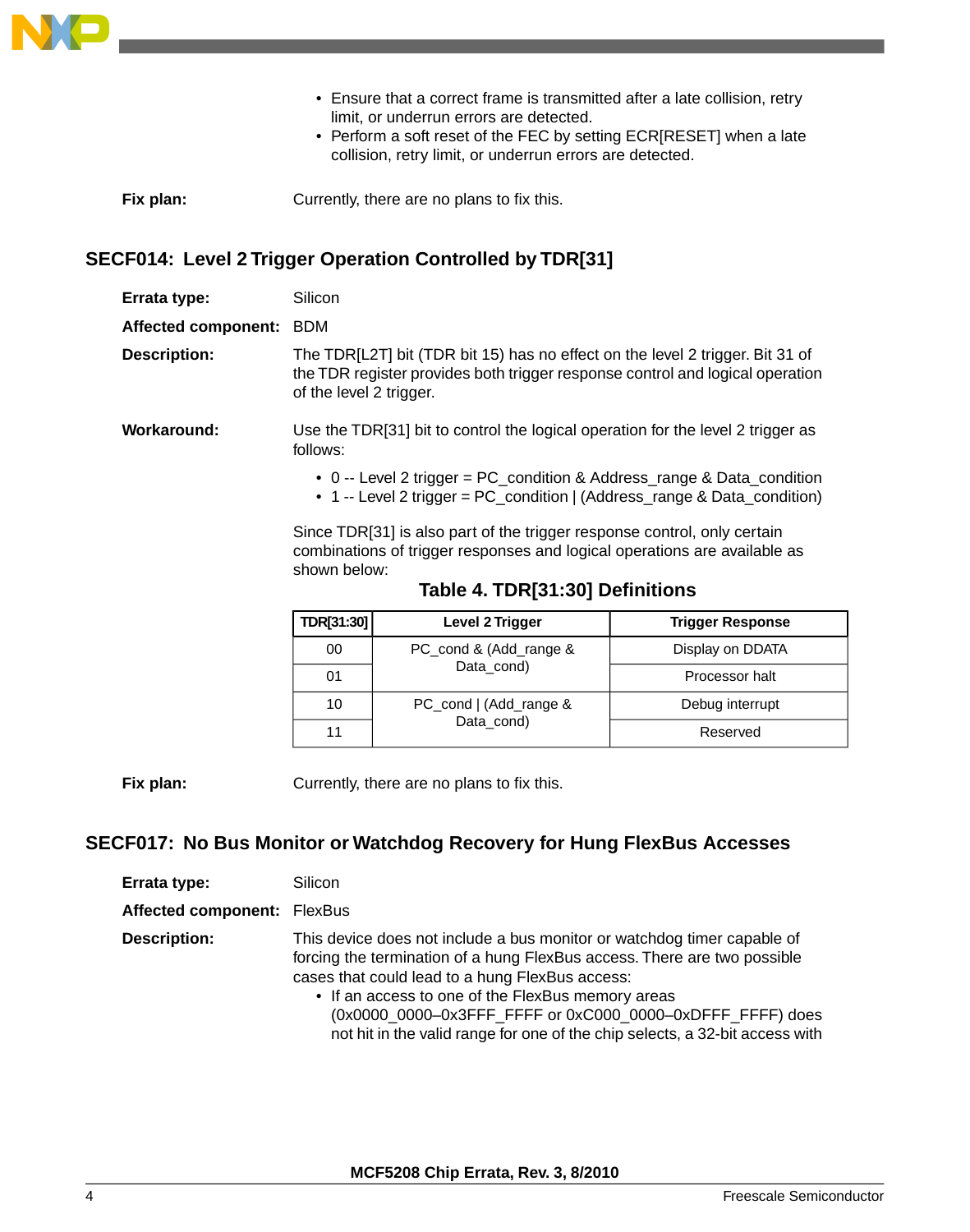|             | no chip select asserted and no internal acknowledge is generated. The<br>resulting bus cycle continues indefinitely waiting for the assertion of the<br>TA signal (external acknowledge).<br>• If a chip select is configured for external termination, but no termination<br>is received or a timing problem prevents TA from being recognized, the<br>bus cycle is hung and continues indefinitely. |
|-------------|-------------------------------------------------------------------------------------------------------------------------------------------------------------------------------------------------------------------------------------------------------------------------------------------------------------------------------------------------------------------------------------------------------|
|             | There is no on-chip fail-safe to exit from the hung bus state. The system<br>needs to assert TA to terminate the hung cycle or reset the entire device.                                                                                                                                                                                                                                               |
| Workaround: | Avoid issuing non-terminated FlexBus accesses. Ideally, a complete system<br>does not access unused memory areas. This is harder to achieve while<br>debugging, but as long as the debugger has access to the TA signal on the<br>BDM header, it should be able to force termination of any hung bus cycles.                                                                                          |
| Workaround: | Use an external bus monitor circuit that can detect hung bus cycles and<br>generate a TA to terminate the access. The bus monitor circuit can optionally<br>assert an external interrupt signal along with TA to indicate the error condition<br>back to the CPU.                                                                                                                                     |
| Workaround: | If there are unused chip selects in the system, they can be mapped over<br>unused memory areas. The only purpose of these chip selects would be to<br>terminate accesses to addresses that are not used. BDM address breakpoints<br>can then be used to generate an interrupt error.                                                                                                                  |
| Fix plan:   | Currenty, there are no plans to fix this.                                                                                                                                                                                                                                                                                                                                                             |

### <span id="page-4-0"></span>**SECF022: PLL Behavior in Stop Mode**

| Errata type:            | Silicon                                                                                                                                                                                                                                                                                                                                                                                                                                                                                                                                                                                                                                                                                                                                                                                                                                                                                                  |
|-------------------------|----------------------------------------------------------------------------------------------------------------------------------------------------------------------------------------------------------------------------------------------------------------------------------------------------------------------------------------------------------------------------------------------------------------------------------------------------------------------------------------------------------------------------------------------------------------------------------------------------------------------------------------------------------------------------------------------------------------------------------------------------------------------------------------------------------------------------------------------------------------------------------------------------------|
| Affected component: PLL |                                                                                                                                                                                                                                                                                                                                                                                                                                                                                                                                                                                                                                                                                                                                                                                                                                                                                                          |
| <b>Description:</b>     | If the PLL is disabled in stop mode, the device exits stop mode with its booted<br>frequency regardless of the operating frequency prior to entering stop mode.<br>Entering stop mode with an LPCR[STPMD] setting of 0b10 or 0b11 causes<br>a hard reset to the PLL module. When stop mode is exited, the PLL re-latches<br>the reset configuration setting for the PLL. For example:<br>1. The device is booted with a 166.67/83.33 MHz frequency selected.<br>2. The device is placed into limp mode to change the operating frequency<br>to 144/72 MHz and limp mode is exited.<br>3. The LPCR is programmed to disable the PLL in stop mode (LPCR $=$<br>0xD0 or 0xD8).<br>4. The stop instruction is executed.<br>5. An interrupt is generated to exit the processor from stop mode.<br>6. The device exits stop mode at an operating frequency of 240/80 MHz<br>instead of 166.67/83.33144/72 MHz. |
| Workaround:             | If the PLL frequency has not been modified since the last reset or if limp mode<br>is being used, no workaround is needed.<br>If the PLL was reprogrammed after reset, the PLL needs to be reprogrammed<br>after exiting stop mode. The following steps show how this can be done:<br>1. Program the LPCR register to disable the PLL in stop mode (LPCR =<br>0xD0 or 0xD8).                                                                                                                                                                                                                                                                                                                                                                                                                                                                                                                             |

**MCF5208 Chip Errata, Rev. 3, 8/2010**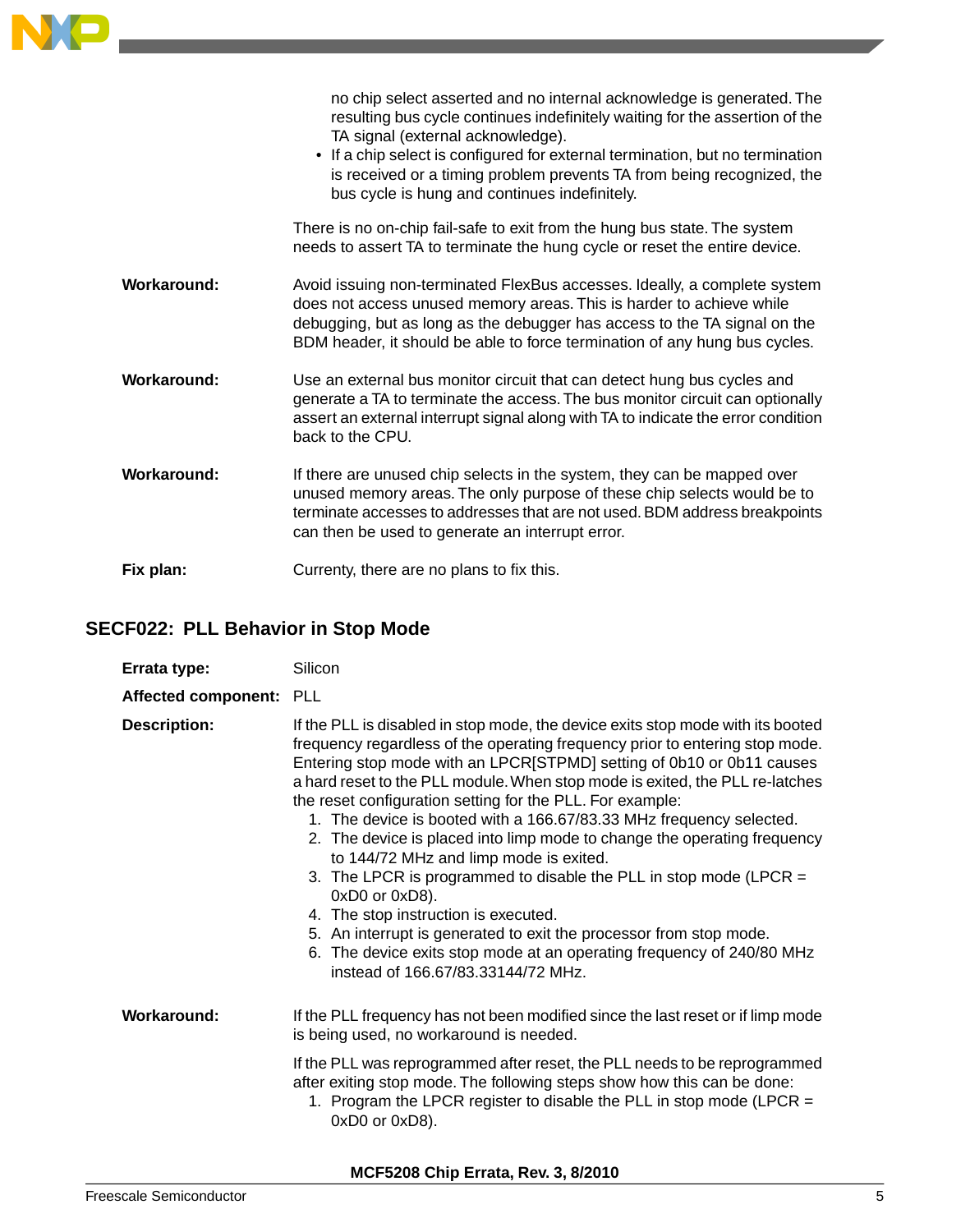

2. Save the values of the PLL registers. 3. Place the device into limp mode by clearing the MISCCR[LIMP] bit. 4. Execute the STOP instruction. 5. After exiting stop mode, reload the PLL with the register values saved in step 2. 6. Exit limp mode by clearing the MISCCR[LIMP] bit. **Fix plan:** Fixed starting with 2M28B mask set.

### <span id="page-5-0"></span>**SECF044: SDRAMC Incorrect Operation After Exiting Limp Mode**

| Errata type:                         | Silicon                                                                                                                                                                                                                                                                                |
|--------------------------------------|----------------------------------------------------------------------------------------------------------------------------------------------------------------------------------------------------------------------------------------------------------------------------------------|
| Affected component: SDRAM controller |                                                                                                                                                                                                                                                                                        |
| <b>Description:</b>                  | The circuitry that controls the SDRAMC's SD_DQS signals attempts to lock<br>to the clock when the device is in limp mode. The large difference in clock<br>speeds between limp mode and normal operation causes the SD_DQS logic<br>to become unsynchronized when limp mode is exited. |
| Workaround:                          | After exiting limp mode, the value of 0x4000_0000 should be written to address<br>0xFC0B_8080 before attempting to initialize the SDRAMC or exit the SDRAM<br>from self-refresh mode.                                                                                                  |
| Fix plan:                            | Fixed starting with 2M28B mask set.                                                                                                                                                                                                                                                    |

## <span id="page-5-1"></span>**SECF045: Potential Boot Failure Using 32-Bit Wide SDRAM**

| Errata type:                         | Silicon                                                                                                                                                                                                                                                                                                                                                                                                                                                 |
|--------------------------------------|---------------------------------------------------------------------------------------------------------------------------------------------------------------------------------------------------------------------------------------------------------------------------------------------------------------------------------------------------------------------------------------------------------------------------------------------------------|
| Affected component: SDRAM controller |                                                                                                                                                                                                                                                                                                                                                                                                                                                         |
| <b>Description:</b>                  | If the SD_CKE signal to the SDRAM deasserts while one or more banks are<br>active, the SDRAM enters a clock suspend state. If the SDRAM was driving<br>the data lines before entering the clock suspend state, the buffers continue<br>to drive.                                                                                                                                                                                                        |
|                                      | During a reset, the processor deasserts SD_CKE without any graceful stop<br>period to ensure that the SDRAM banks are all in an IDLE state. In some<br>cases, the SDRAM could be driving the data bus during and immediately<br>after reset. This can lead to possible bus contention while latching reset<br>configuration (RCON) values and/or while reading boot code from flash, and<br>that could cause the processor to enter an undefined state. |
| Workaround:                          | Use a split bus mode configuration with DDR SDRAM or SDR SDRAM. This<br>creates a dedicated 16-bit port for the SDRAM on D[31:16]. In this<br>configuration, the SDRAM does not share data lines with other devices, so<br>bus contention is not an issue.                                                                                                                                                                                              |
| Workaround:                          | Additional workarounds TBD. We are investigating workarounds that can be<br>used for 32-bit wide SDRAM configurations.                                                                                                                                                                                                                                                                                                                                  |
| Fix plan:                            | Fixed starting with 2M28B mask set.                                                                                                                                                                                                                                                                                                                                                                                                                     |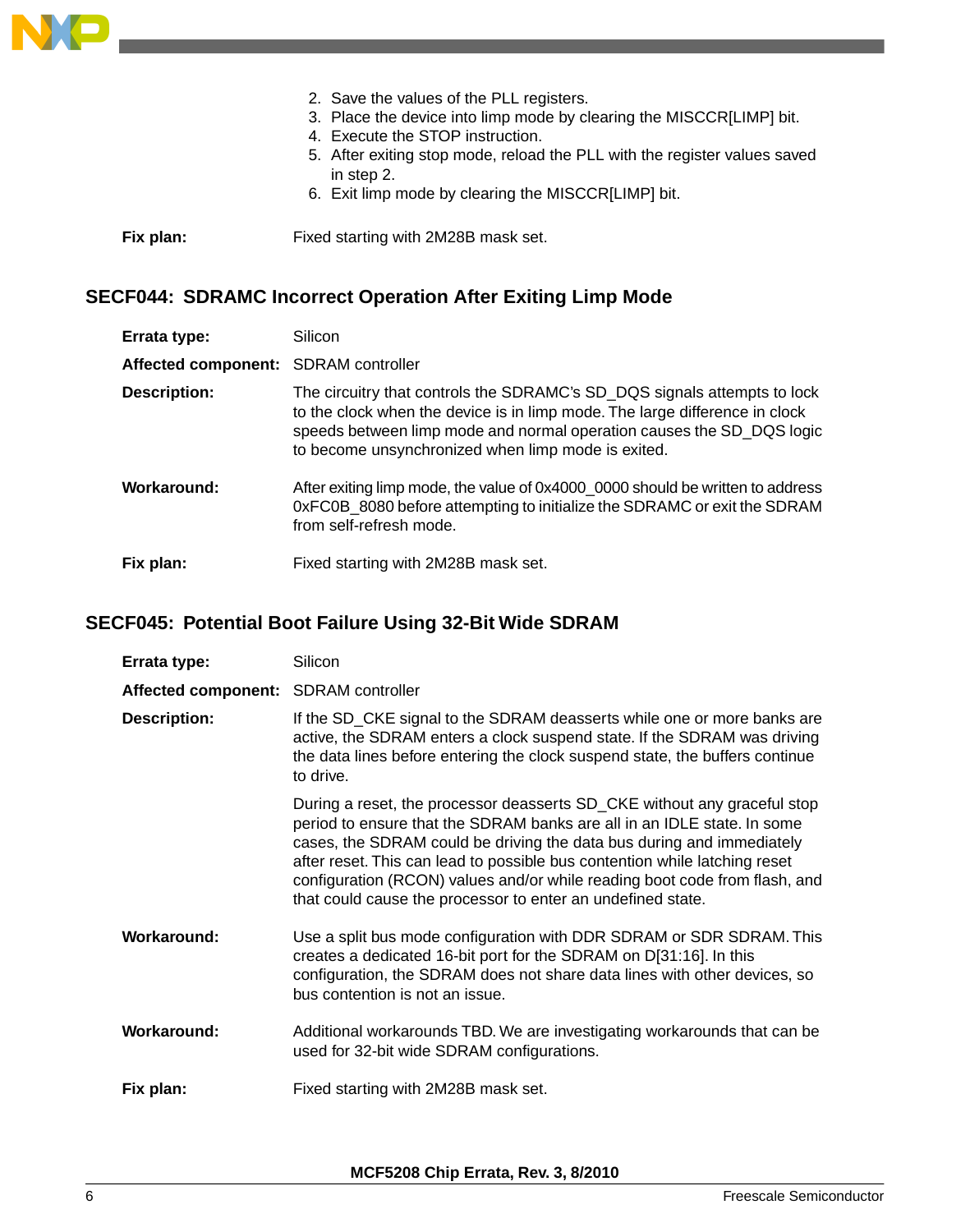

### <span id="page-6-0"></span>**SECF180: Spurious Interrupts Can Cause Incorrect Vector Fetch**

| Errata type:               | Silicon                                                                                                                                                                                                                                                                                                                                                                                                                                                                                                                            |
|----------------------------|------------------------------------------------------------------------------------------------------------------------------------------------------------------------------------------------------------------------------------------------------------------------------------------------------------------------------------------------------------------------------------------------------------------------------------------------------------------------------------------------------------------------------------|
| <b>Affected component:</b> | <b>INTC</b>                                                                                                                                                                                                                                                                                                                                                                                                                                                                                                                        |
| <b>Description:</b>        | In rare cases the interrupt controller's spurious detection logic can cause a<br>fetch to an incorrect vector number. This can occur when the core is starting<br>the IACK for a spurious interrupt. During this small window of time, if a second<br>interrupt at a different level arrives, the second interrupt causes the interrupt<br>controller logic to clear the spurious request. Therefore, the interrupt controller<br>sees no valid interrupt pending at the requested level and returns vector<br>number 0 for INTC0. |
|                            | The second interrupt can be at any level other than the level that caused the<br>spurious interrupt (it can even be a lower priority than the spurious interrupt).<br>If the second interrupt is at the same level as the spurious interrupt, then the<br>correct vector number for the second interrupt is returned.                                                                                                                                                                                                              |
| <b>Workaround:</b>         | In many systems spurious interrupts represent error conditions in and of<br>themselves. So, it is always a good design practice to eliminate potential<br>causes of spurious interrupts during product development. Proper interrupt<br>management can help to prevent or reduce the possibility of spurious interrupts<br>(and the potential occurrence of this errata). The correct procedure for masking<br>an interrupt in the INTC or inside the module is:                                                                   |
|                            | 1. Write the interrupt level mask in the core's status register (SR[I]) to a<br>value higher than the priority level of the interrupt you want to mask.<br>2. Mask the interrupt using the INTC's IMR and/or an interrupt mask register<br>inside the module.<br>3. Write the original value back to the core's status register.                                                                                                                                                                                                   |
|                            | Even when steps are taken to remove spurious interrupts, it is still desirable<br>to have a spurious interrupt handler to help manage unexpected events and<br>glitches in a system. A workaround to allow for correct spurious interrupt<br>handling is to:                                                                                                                                                                                                                                                                       |
|                            | 1. After boot, copy the vector table to RAM<br>2. Modify the vector 0 entries so that they point to the spurious interrupt<br>handler.                                                                                                                                                                                                                                                                                                                                                                                             |
|                            | This way the system performs the same for any potential spurious interrupt<br>vectors. Vectors 0 and 24 (the correct spurious interrupt vector) should point<br>to the same handler.                                                                                                                                                                                                                                                                                                                                               |
| Fix plan:                  | Currently, there are no plans to fix this.                                                                                                                                                                                                                                                                                                                                                                                                                                                                                         |